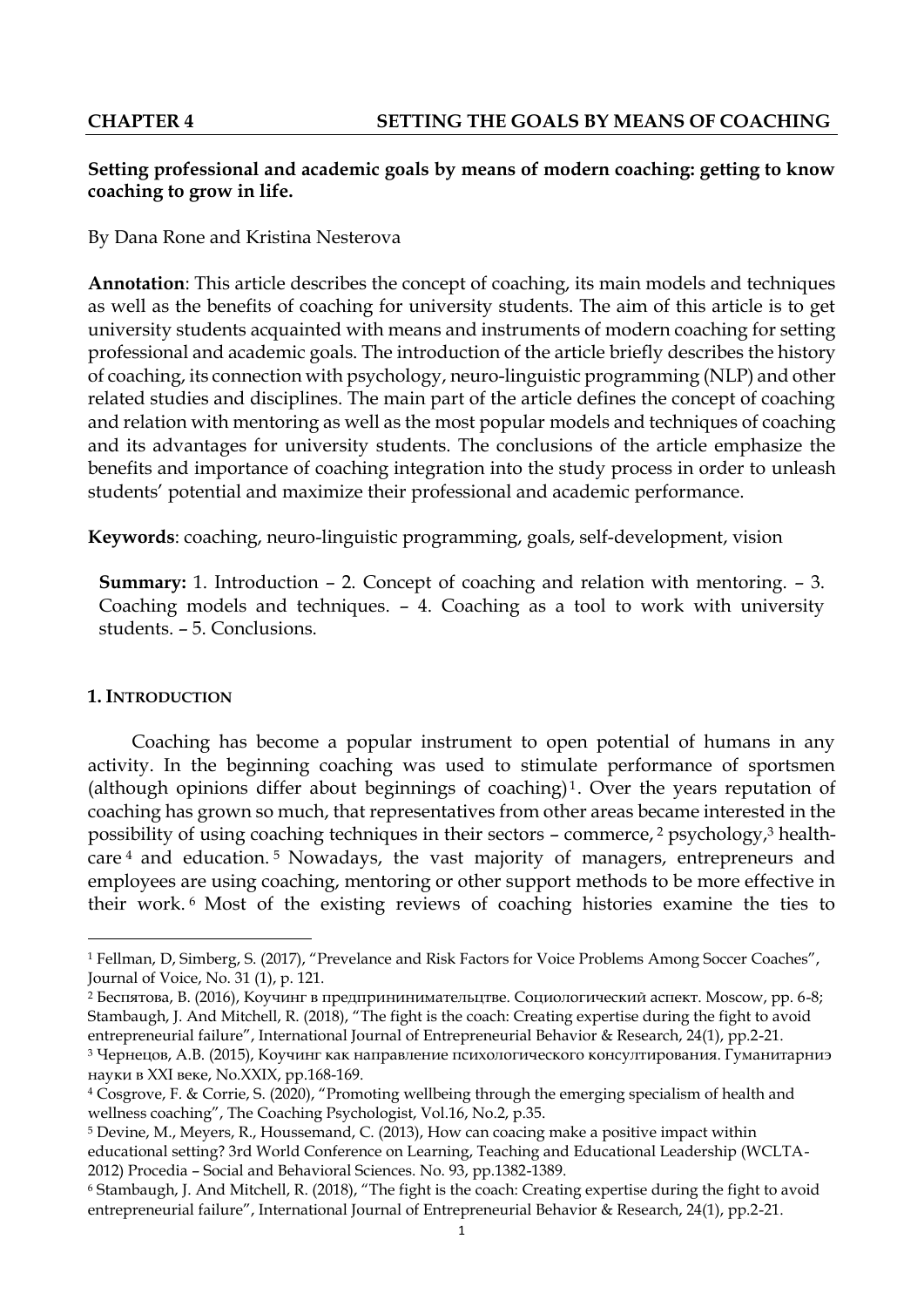psychotherapy, athletic development, education or management and leadership development.<sup>7</sup> In fact, psychology has been one of the major influences on coaching. Coaches use methods and techniques that are similar but nonetheless not equal to the methods and techniques of psychologists, consultants and other field advisers. Coaching uses a set of special skills to promote development of human powers.

One of the powerful skills for a coach to have is Neuro-Linguistic Programming (NLP). NLP combines neuroscience with linguistics in understanding how what people think and speak, and therefore act is influenced by their brain or the larger mind intelligence<sup>8</sup>. One of presuppositions of NLP is that people have all the resources they need to succeed. <sup>9</sup> Expectations of who we are and what we are capable of actually influence our performance. Such an assumption, if healthy, helps people to increase confidence and encourages them to achieve goals as well as not to take external circumstances as a nuisance. If false, it means that objective differences that exist between people in their individual circumstances are being ignored. Coaches encourage and support their coachees in order to achieve their personal, professional or academic goals, using a broad spectra of traditional and creative coaching methods and techniques. As a concept, coaching is still in development where new methods and tools are being introduced regularly.

Coaching is a flexible and modern instrument that is easy to apply in large-spectrum cases. It is about empowering and helping people change in a way they want to. As a matter of fact, we are being held hostages of our own habits as it is approximately 90% of our everyday actions.<sup>10</sup> This is a reason why many people are repeating the same thing and expecting different results. Coaching comes as a very helpful set of tools to guide a person through changes towards desired results. As regards the composition of the implementation of coaching, it is used on an individual basis, where people separately ask assistance of coaches to develop or improve their skills and talents, as well as collectively by strengthening forces of larger groups, for instance – human resources in enterprises<sup>11</sup> or students in universities. Managers themselves also are encouraged to coach their employees. <sup>12</sup> Coaching as a flexible tool is suitable for both cases. While one-on-one coaching is highly effective for working with people who wish to transform their lives, it has its limitations. The approach of group coaching is becoming increasingly popular in organizations where it makes better use of employees' time and cuts training overheads.<sup>13</sup>

For areas of coaching, there is no sector where coaching could not be applied. Whatever the field and how professional a person works in it, in order to achieve goals and growth a coach can help to find the necessary resources within the person or to create a detailed plan to obtain them from the outside. Similarly, knowledge and techniques of coaching are helpful on an individual basis, so-called 'self-coaching' without supervision of

<sup>9</sup> Melbārde, I. (2008), Kad sapņi piepildās. NPL, Riga, p. 24.

**.** 

<sup>7</sup> Boysen-Rotelli, S. (2020), "Executive coaching history: Growing out of organisational development", The Coaching Psychologist, Vol.16, No.2, p.33.

<sup>8</sup> Grimley, B. (2012), NLP a Promising Coaching Paradigm in The Coaching Psychologist, No. 2, pp. 26.

<sup>10</sup> [Heal,](https://purposevisionfuture.com/author/504amandah/) A. (2016) "[Are You Being Held Hostage By Your Habits?](https://purposevisionfuture.com/being-held-hostage-by-your-habits/)" Published in:

[https://purposevisionfuture.com/being-held-hostage-by-your-habits/](https://purposevisionfuture.com/being-held-hostage-by-your-habits/?fbclid=IwAR2ca8xav5zMQhrZH8amxLQ7UgYPlYQO5ai39zSbkGicQ_NRcGtflUa5QxQ)

<sup>11</sup> Tak-yin Hui, R. & Sue-Chan, C. (2018), "Variations in coaching style and their impact on subordinates' work outcome". Journal of Organizational Behavior, No.39, p. 663.

<sup>12</sup> McCarthy, & Ahrens, j. (2011), Challenges of the coaching manager. 25th Annual Australia New Zealand Academy of Management Conference (ANZAM 2011), Wellington, New Zealand.

<sup>13</sup> Sutton, J. (2021), What is the Group Coaching Model? Published in:

https://positivepsychology.com/group-coaching-model/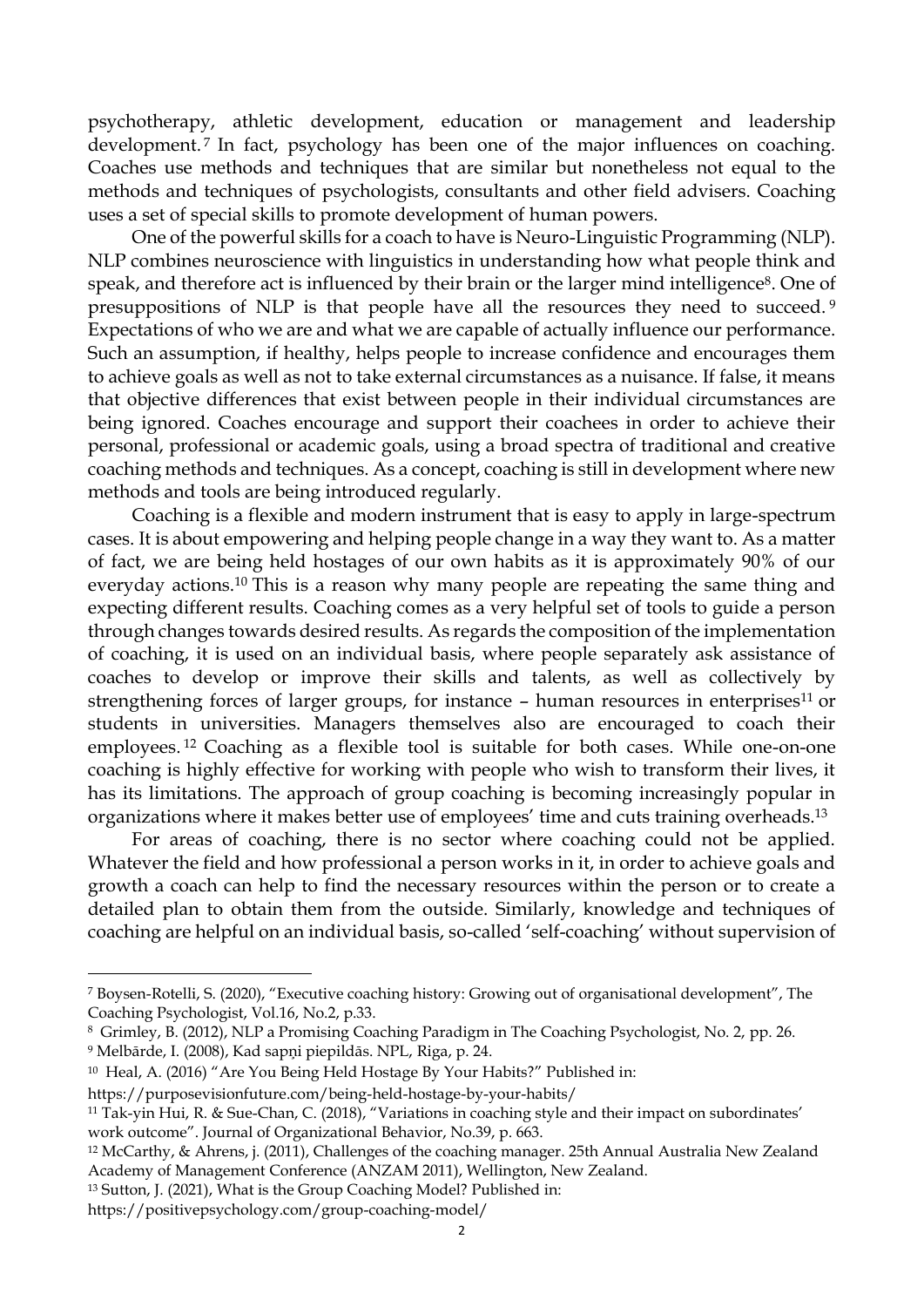a professional. A person can grow independently towards his/her own purposes and achieve desired results in a selected field.

This contribution overviews literature on history, methods and techniques of modern coaching, with the scope to establish how coaching can be used to set personal, professional and academic goals, especially for university students. A growing number of researches show that coaching as a soft skill is equally important with "hard skills", the latter being included in curriculum of universities. Life important skill of coaching can help a student to become a more successful graduate and can help a teacher to encourage students to use all potential of their students.

### **2. CONCEPT OF COACHING AND RELATION WITH MENTORING**

**.** 

Since its first use, the meaning of the words coaching and mentoring changed. <sup>14</sup> According to Greek mythology and the Homeric epic The Odyssey, Mentor was the son of Alcimus, who at the old age was a close friend of Odysseus. The warrior and world traveller Odysseus placed Mentor in responsibility of his son Telemachus, while the hero was away fighting at the Trojan War. When Athena visited Telemachus, she took the disguise of Mentor and encouraged Telemachus to go abroad to find out what happened to his father. Because of Mentor's relationship with Telemachus, and the disguised Athena's encouragement and practical plans for dealing with personal dilemmas the personal name *Mentor* has been adopted in Latin, English and other languages, as a term meaning someone who imparts wisdom to and shares knowledge with a less-experienced person. <sup>15</sup> The combination of Athena and Mentor represents the focus on the instrumental male role of the mentor (Mentor) like counselling or guiding, on the one hand, and the (emotional) female role (Athena) affective or emotional quality on the other hand.<sup>16</sup> The combination of male and female roles is known as psychological androgyny.<sup>17</sup> Since then a mentor was described as tutor or as a person, who provides a variety of functions that support, guide, and counsel the young adult.<sup>18</sup> St-Jean, Radu-Lefebvre, and Mathieu describe the goal of mentoring programs is to strengthen the mentees'self-efficacy.<sup>19</sup>

<sup>14</sup> Koopman, R., & Danskin, P., & Ehgrenhard, M.L., & Groen, A. (2021), "The Chronological Development of Coaching and Mentoring: Side by Side Disciplines", International Journal of Evidence Based Coaching and Mentoring, Vol.19(1), pp.137-151.

<sup>15</sup> Roberts, A. (1999), "The origins of the term mentor", History of Education Society Bulletin, No.64, November 1999, pp. 313-329.

<sup>&</sup>lt;sup>16</sup> Roberts, A. (1998), "The androgynous mentor: Bringing gender stereotypes in mentoring", Mentoring & Tutoring: Partnership in Learning, 6(1-2), pp. 18-30.

<sup>17</sup> Koopman, R., & Danskin, P., & Ehgrenhard, M.L., & Groen, A. (2021), "The Chronological Development of Coaching and Mentoring: Side by Side Disciplines", International Journal of Evidence Based Coaching and Mentoring, Vol.19(1), p.139.

<sup>18</sup> Kram, K.E. (1983), "Phases of the mentor relationship", The Academy of Management Journal, 26(4), pp.608-625.

<sup>19</sup> St-Jean, E. & Radu-Lefebvre, M. & and Mathieu, C. (2018), "Can less be more? Mentoring functions, learning goal orientation, and novice entrepreneurs' self-efficacy", International Journal of Entrepreneurial Behavior & Research, 24(1), pp. 2-21.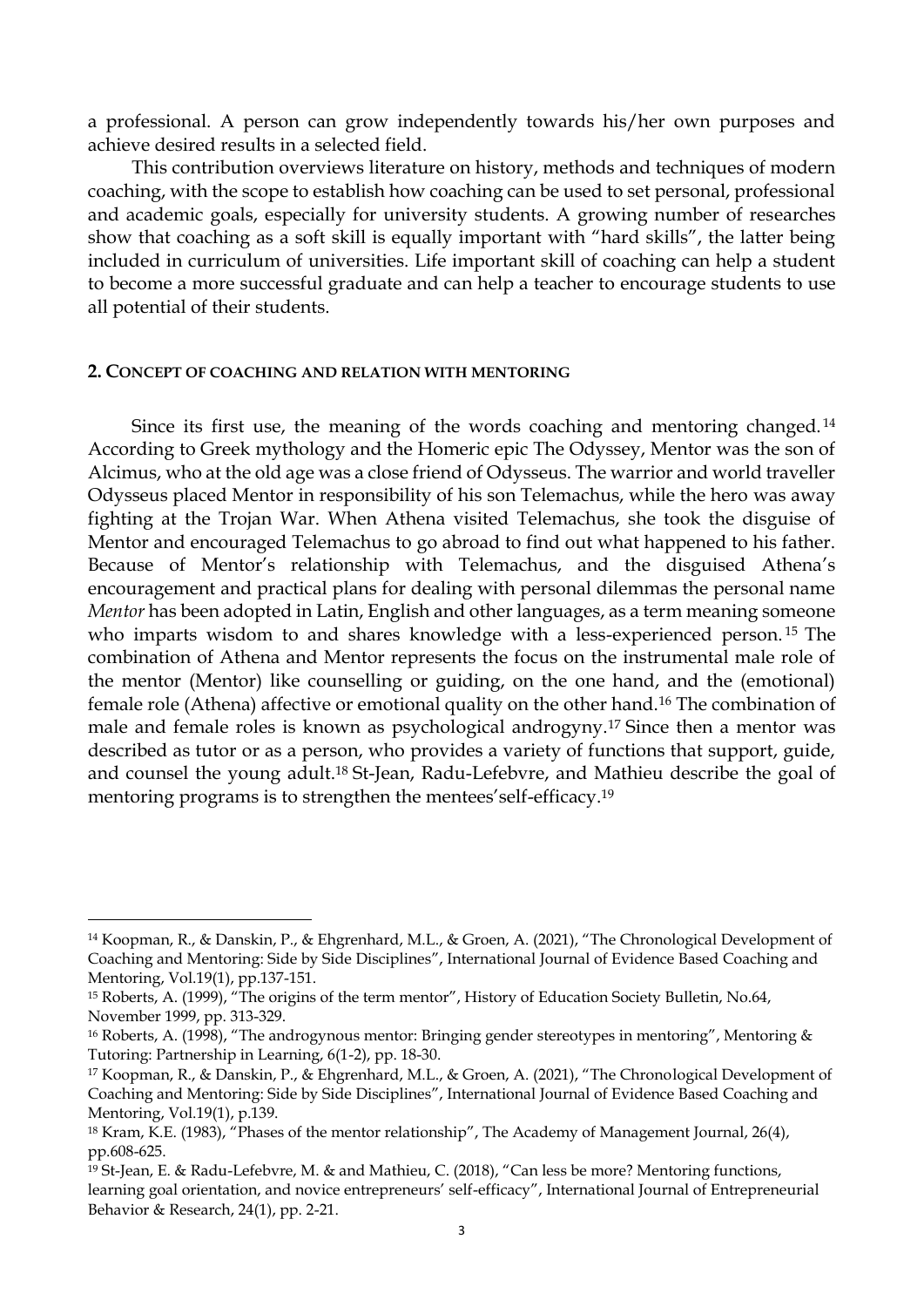During the Renaissance, aristocrats and scientific communities used mentoring practices to educate promising young people.<sup>20</sup> The word "mentor" became synonymous with wisdom, guidance, counselling and advising.<sup>21</sup>

In its turn coaching can be defined as the process of on-going, on-the-job training carried out regularly by a person with the intent of developing another person's skills.<sup>22</sup> Asking questions is one of the most typical coaching techniques, first developed in the ancient Greece, where several philosophers, including Aristotle and Plato followed the "Socratic Method" of asking questions instead of presenting an argument. <sup>23</sup> Socrates is regarded as one of the first coaches although the name "coach" emerged much later.<sup>24</sup>

In "The History or Pendennis" by Thackeray (1849), the term coaching is used for the first time with personal support.25 In this story some students are travelling in a coach while receiving tutor support. The students use the same word for the vehicle and for being tutored, while travelling in that vehicle. Lately coaching has shifted from instructing to more facilitating development.<sup>26</sup> By the end of the 19th century, coaching was used to support sportsmen such as in football with the establishment of paid coaching<sup>27</sup> and in rowing where a cyclist shouted advice to the rowers on the river. Coaching sportsmen was seen by several people as an unsporting way of support because the sportsmen got support from others.<sup>28</sup>

Both disciplines – mentoring and coaching – struggle with a lack of clear understanding of their professions<sup>29</sup>, and they also struggle with each other. Coaching and mentoring have developed side by side and both are engaged in personal development with assistance of third person – coach in coaching or mentor in mentoring. Following Parsloe arguing that coaching and mentoring are similar, $30$  a debate started about definitions of coaching and mentoring.<sup>31</sup> Also the original of coaching and mentoring was questioned as it was suggested that the techniques were borrowed from other disciplines like counselling, psychology, teaching and consulting.

**.** 

<sup>20</sup> Wickman, C. And Sjodin, T. (1997), Mentoring: The most obvious yet overlooked key to achieving more in life than you dreamed possible: A success guide for mentors, New York: McGraw-Hill.

<sup>21</sup> Koopman, R., & Danskin, P., & Ehgrenhard, M.L., & Groen, A. (2021), "The Chronological Development of Coaching and Mentoring: Side by Side Disciplines", International Journal of Evidence Based Coaching and Mentoring, Vol.19(1), p.139.

<sup>22</sup> Ritter, M.L. (1994), "Senior leader mentoring: Its role in leader development doctrine (Master's theses). West Point, USA: U.S. Army Command and General Staff College.

<sup>23</sup> Garvey, B., & Stokes, P., & Megginson, D. (2009), Coaching and mentoring, theory and practice. London: Sage.

<sup>24</sup> De Haan, E. (2007), Relationele coaching. Wegen naar meesterschap in helpende gesprekken, Assen, the Netherlands: Van Gorcum.

<sup>25</sup> Koopman, R., & Danskin, P., & Ehgrenhard, M.L., & Groen, A. (2021), "The Chronological Development of Coaching and Mentoring: Side by Side Disciplines", International Journal of Evidence Based Coaching and Mentoring, Vol.19(1), p.139.

<sup>26</sup> Ibid, p.138.

<sup>&</sup>lt;sup>27</sup> Dixon, P., Garnham, N. and Jackson, A. (2004), " Shareholders and shareholding: The case of football company in late Victorian England", Business History, 46(4), pp.503-524.

<sup>28</sup> Garvey, B. (2012), A very short, fairly interesting and reasonably cheap book about coaching and mentoring, London: Sage.

<sup>29</sup> Haggard, D.L., & Dougherty, T.W., & Turban, D.B., & Wilbanks, J.E. (2010), "Who is a mentor? A review of evolving definitions and implications for research", Journal of Management, 37(1), pp.280-304.

<sup>30</sup> Parsloe, E. (1995), Coaching, mentoring and assessing: A practical guide to developing competence (revised edn.), London, Kogan Page.

<sup>31</sup> Bozeman, B. and Feeney, M.K. (2007), "Toward a useful theory of mentoring: A conceptual analysis and critique", Administration & Society, 39(6), pp.719-739.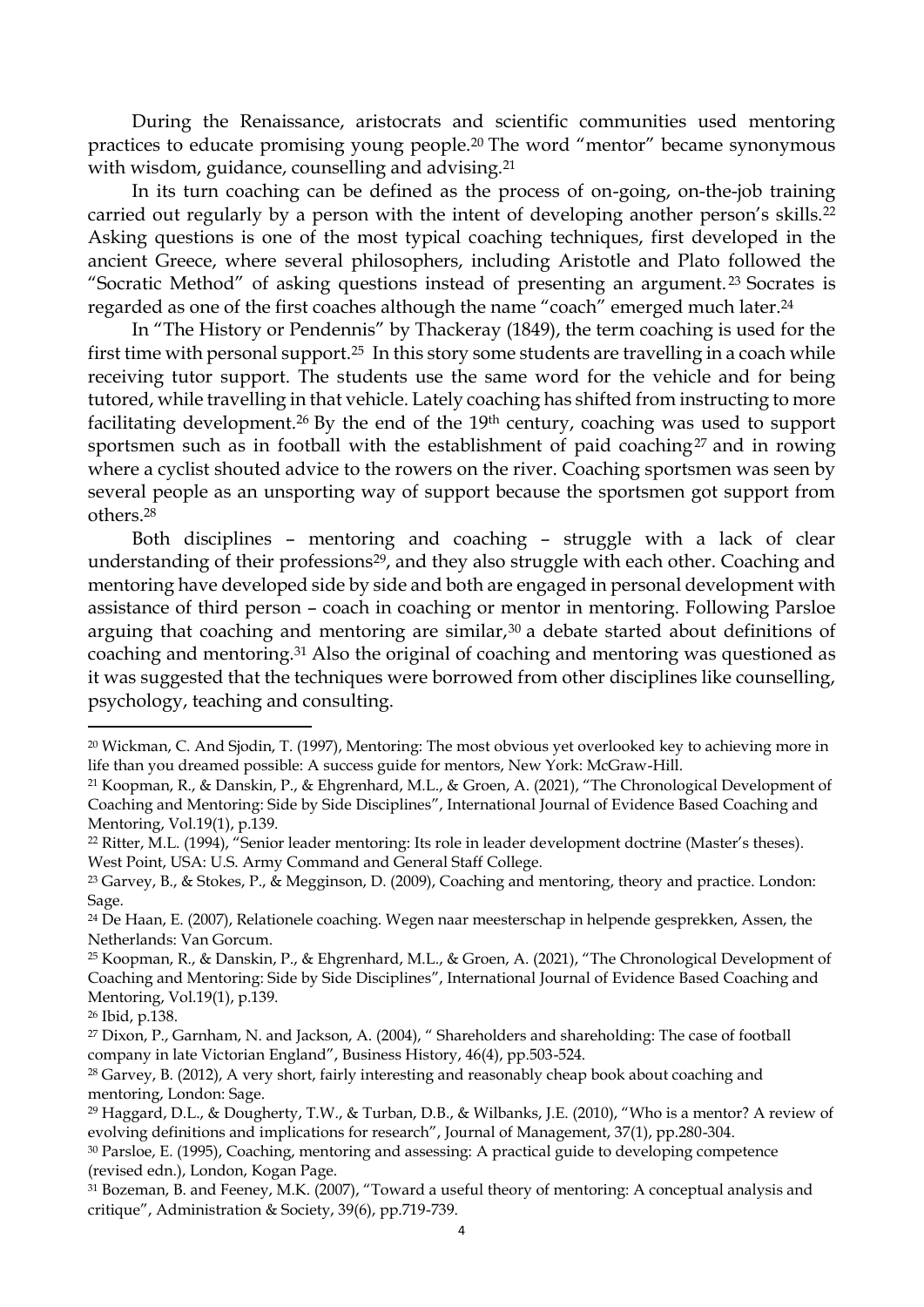Knowing benefits and possibilities of both instruments – coaching and mentoring – the universities can use them to assist their students for better performance. Although there are differences in origin or coaching and mentoring, they are not competing, rather collaborative tools with the same goals, namely, to help and support a person in development and acquiring new skills and education.

# 3. C**OACHING MODELS AND TECHNIQUES**

Modern coaching offers a wide range of models and techniques. Coaching models are methods designed to guide an individual through a process of transition from where they currently are to where they want to be. The purpose of a coaching model is to create a framework for guiding another person through the following steps:

1) establishing a desired goal,

1

- 2) understanding where they are,
- 3) exploring options for where they are headed,
- 4) determining what may be obstacles and 5) establishing a plan of action.

Some of the most popular coaching models to be used are GROW, 32 SMART, 33 CLEAR, <sup>34</sup> SOLVE, <sup>35</sup> FUEL, <sup>36</sup> STEPPA, <sup>37</sup> ACHIEVE <sup>38</sup> and OSKAR <sup>39</sup> models. As seen, coaching models are typically comprised of the steps that are outlined by an easy to remember acronym. Although every model is in some way different, however they have some fundamental similarities. These models mostly focus on trust, questioning and open communication. They aim to set the coachee's specific goals, to explore his/her options, and to develop a plan of action in order to achieve those goals.

There are three theoretical foundations of coaching: 1) the sociocultural foundationregards ethics, societal and socially constructed self-identity as central to its meaning – making frames,  $40$  2) the learning foundation  $41$  – emphasis on experiential learning, scaffolding changes to result in new actions known as proximal development, <sup>42</sup> and 3) positive psychology <sup>43</sup> – focused on individuals and communities, emphasizing

<sup>&</sup>lt;sup>32</sup> The acronyme stands for: Goal setting, Reality, Options, What Action is Next.

<sup>&</sup>lt;sup>33</sup> The acronyme stands for: Specific, Measurable, Actionable/Achievable, Realistic, Time bound.

<sup>&</sup>lt;sup>34</sup> The acronyme stands for: Contracting, Listening, Exploring, Action, Review.

<sup>&</sup>lt;sup>35</sup> The acronyme stands for: State the problem, Observe the problem resolved, List the Exceptions, Verufy the plan, Execute the plan.

<sup>36</sup> The acronyme stands for: Frame the conversation, Understand the current state, Explore the desired state, Lay out a success.

<sup>&</sup>lt;sup>37</sup> The acronyme stands for: Subject, Target, Emotion, Perception, Plan, Pace, Adapt or Act.

<sup>38</sup> The acronyme stands for: Assess the current situation, Creatively brainstorm alternatives, Hone goals, Initiate options, Evaluate options, Validate an action program design, Encourage momentum.

<sup>&</sup>lt;sup>39</sup> Outcome of coaching that is expected, Scaling the situation on a slide of 1 to 10, Know-how and resources available, Affirm plan and take action, Review what worked.

<sup>40</sup> Law, H. (2019), "Narrative coaching – Part 1: An introduction and the first step", The Coaching Psychologist, Vol. 15, No. 2, December, p. 40.

<sup>41</sup> Kolb, D.A. (1984). Experiental learning: Experience as the source of learning and development. Englewood Cliffs, NJ: Prentice Hall.

<sup>42</sup> Also see Drake, D. (2018). "reating zones of proximal development in coaching: The power of working at Thresholds". The Coaching Psychologist, 14(1), pp.42-47.

<sup>43</sup> Seligman, M.E.P. & Csikszentmihalyi, M. (2000), "Positive psychology: An introduction". American Psychologist, 55(1), pp. 152-164.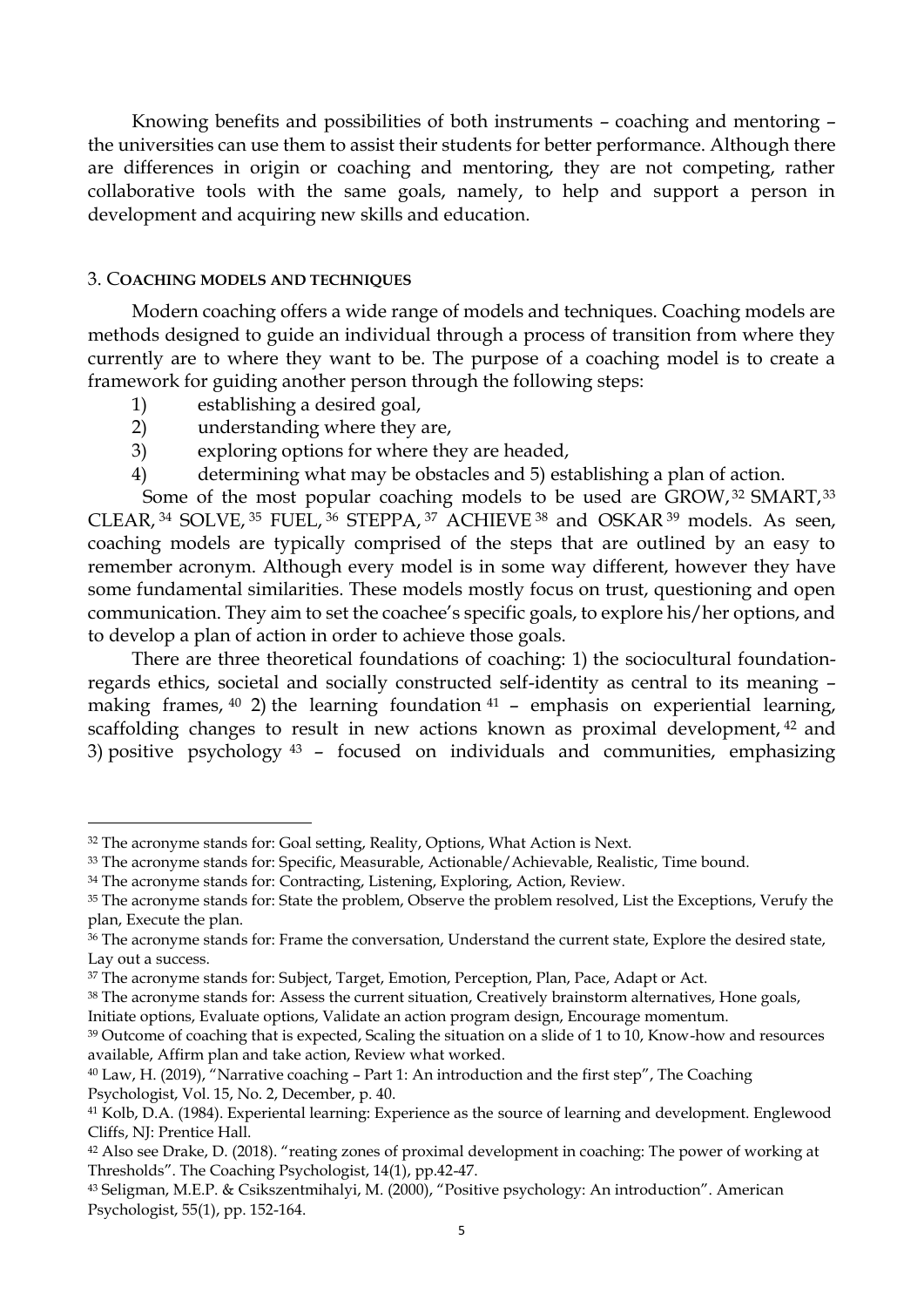knowledge, skills, strengths, virtues, aspirations, hopes, feeling of satisfaction<sup>44</sup> and dreams rather than weaknesses and despairs. Grounded on these foundations coaching is unique and special activity, by application of which one can activate potential of a coachee.

Coaching is about conversation amongst peers where understanding and knowledge of the issue are exchanged, transferred and learning takes place.<sup>45</sup> A coach guides a coachee towards coachee's own solutions mostly by asking right and so called powerful questions. A powerful question ignites the imagination of a coachee, helping him or her to overcome boundaries. Good coaching questions are able to provoke thought, invite creativity, generate energy, touch deep meanings and stimulate reflective conversation. <sup>46</sup> Usually, powerful coaching questions are open-ended, solution-oriented, direct, and lead to action<sup>47</sup>. Additionally, in order to get a better outcome and for a coaching question to become powerful, it should contain positive assumption and be asked at the right time.

According to 16 Forbes Coaches Council members <sup>48</sup> these are some of the most powerful questions to be asked to coachees:

- 1) What's standing in your way?
- 2) Can you tell me more?
- 3) What will happen in you don't take this step?
- 4) What does success look like?
- 5) What are you most proud of?
- 6) What do you want?
- 7) What have you done to try to solve the problem?
- 8) What are you doing to *not* achieve your goal?
- 9) If your main obstacle didn't exist, how would your life look like?
- 10) What do you need most right now?
- 11) What will things look like after you've been successful?
- 12) What is the most important thing in the world to you, and why?
- 13) So what?
- 14) Why not?

1

A question, whether it is in a coaching or teaching context, is stronger when it encourages the person to reflect and elaborate. For instance, asking, "Do you like to study Insurance law?" has the potential to stop the conversation. Instead an open-ended question, "What about studying Insurance law is satisfying to you?" stimulates a person to think about this topic and engage in a deeper meaning conversation.

The most basic coaching model, developed by Whitmore is so called GROW model, which is usually taught to new coaches.<sup>49</sup> Its strength lies in enabling the coach to structure the conversation and reach a meaningful result. It is the default, go to model for most

<sup>46</sup> Miller, K.D. 73 powerful coaching questions to ask your clients.

<sup>44</sup> Regarding feeling of professional satisfaction in academic work, see: Phillips, N. (2019), "What is academic success anyway? A rejoinder to "confronting the crisis of confidence in management studies"", Academy of management learning and education", Vol.18, No.2, p.306.

<sup>45</sup> Law, H. (2019), "Narrative coaching – Part 1: An introduction and the first step", The Coaching Psychologist, Vol. 15, No. 2, December, p. 39.

https://positivepsychology.com/coaching-questions

<sup>47</sup> Moore, C. (2021), "100 Most Powerful Life Coaching Questions" https://positivepsychology.com/lifecoaching-questions/

<sup>48</sup> Forbes Coaches Council. https://www.forbes.com/sites/forbescoachescouncil/2018/06/21/16-powerfulquestions-coaches-ask-their-clients-to-help-achieve-their-goals/

<sup>49</sup> Whitmore, J. (2004), Coaching for performance. GROWing people, performance and purpose. Nicholas Brealey Publishing.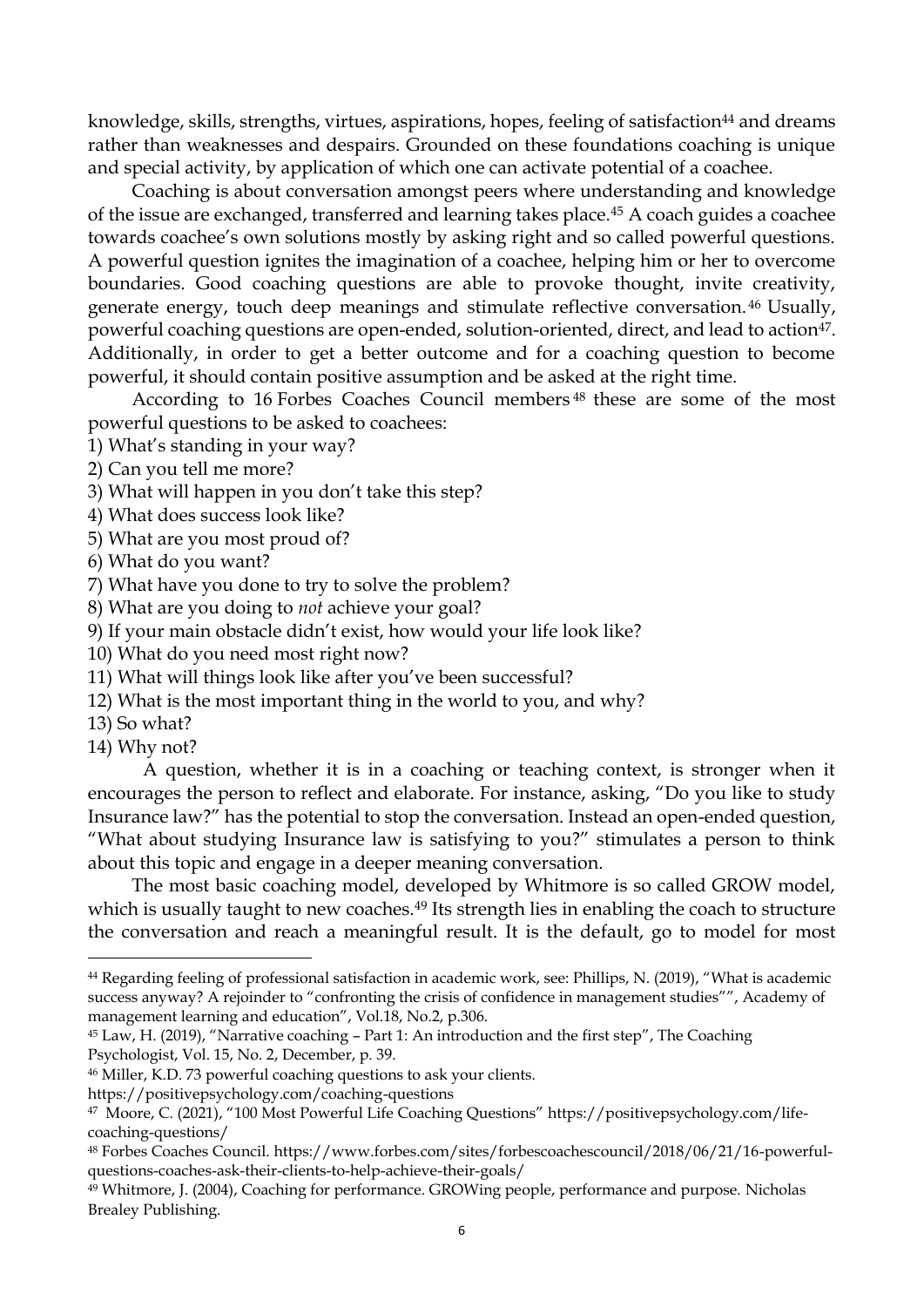coaches in supporting coachees to bring about behavioural (and cognitive) change.<sup>50</sup> For not working intuitively a more successful coaching session is the one where certain sequence of key stages exist. According to GROW model the letters is an abbreviation of goal, reality, options and will. At the stage of "goal" a coach asks about goals of the coaching sessions. Further at the stage of "reality" a coach asks about actual situation, events, problems and efforts to settle. At the third stage of "options" a coach questions about other possibilities to solve the situation, about different approaches and possible solutions. Finally at the stage of "will" wraps up and asks what, when and how the coachee is going to proceed in a very concrete way.

Another coaching model, which especially emphasis clear and defined expected outcomes is so called SMART model. It means setting goals in specific, measurable, achievable, relevant and time-bound manner, where the first letter of each word stands for SMART. Unclear goals are one of the biggest stumbling blocks to effective goal setting and performance. On the contrary articulated and measurable goals channel a person to focus on the efforts. For instance, a goal "I want to be the best student in a faculty" is not a SMART goal, as it does not confirm any of the SMART parameters. With an assistance of the coach this semi-goal can be transferred into the SMART goal. The same goal can become:

1) S - specific if it says "I want to be the best student in the Civil Law subject";

2) M – measurable if it says "I will pass an exam and get 10 points in the final exam of Civil Law":

3) A – achievable if it is added "I will pass the Civil Law exam and get 10 points, because I already have good grades, and I will study constantly to know the Civil Law topics even better";

4) R – relevant by saying "I will pass the Civil Law exam, as this subject is included in curriculum for my year students";

5) T – time bound "I will pass an exam of Civil Law and get 10 points by the end of this semester in January 15".

Now the goal is transformed in a more specific, measurable, achievable, relevant and time bound way and meets SMART model requirements.

There are several most widespread coaching techniques used by successful coaches in work with their clients. In fact, these techniques are not unique only for coaching, but instead also applied in other areas and professions, where work with people and personal development is at stake. Some of the commonly used coaching techniques are the following eight:

1) Active listening – focusing of coachees thoughts, needs and concerns;

**.** 

2) Asking open-ended questions – encouraging the coachee to tell more and think wider about his or her story;

3) Collaboration – promoting a coachee to cooperate with the coach in personal development process;

4) Making good use of time – respecting time allocated for coaching session and using time efficiently;

5) Emotional intelligence – having ability to understand feelings of coachee and properly reacting to emotions;

6) Communication – using ability to clearly and informatively voice an opinion and observations;

<sup>50</sup> Panchal, S. & Riddell, P. (2020), "The GROWS model: Extending the GROW coaching model to support behavioural change", The Coaching Psychologist, Vol16, No.2, p. 12.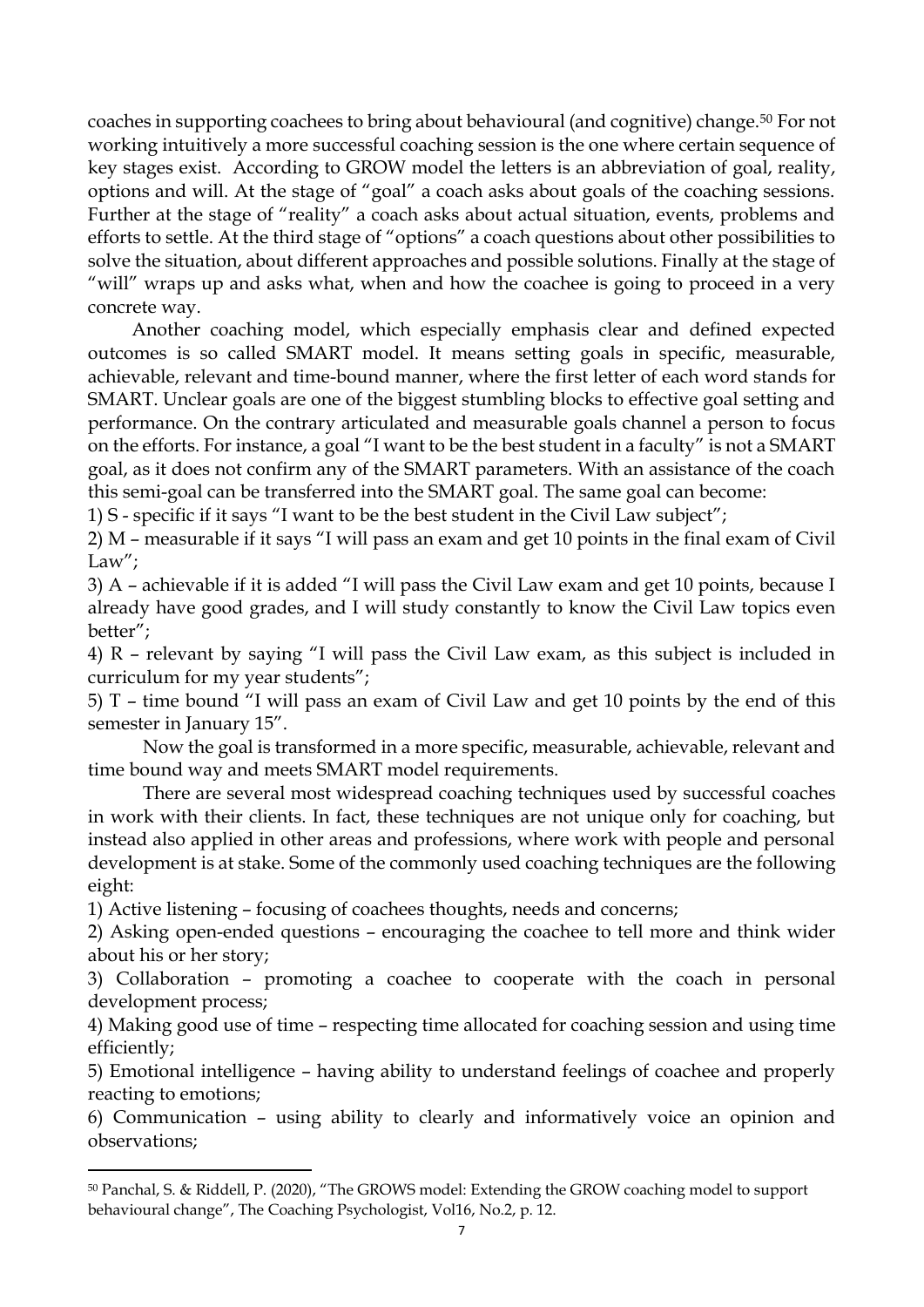7) Good judgment – expressing thoughts, hypothetical suggestions and proposals for coachee;

8) Follow through – monitoring progress of coachees after completion of coaching sessions, making sure the coachee keeps up with promised goals and feels support and observation of the coach.

A topical coaching technique worth mentioning in this article is a narrative coaching technique. It is based not only on a belief that storytelling has power to transform life which is deep rooted since the dawn of human civilization, but also because it has long established psychological foundation which the discipline on coaching psychology is based – both in research and practice.<sup>51</sup> A Stelter (2012) defined, a narrative coaching is a developmental conversation and dialogue, a co-creative process between coach and coachee with a purpose of giving the coachee a space and an opportunity for immersing him/herself in reflection on and understanding of: i) his/her own experiences in the specific context; and ii) his or her interactions, relations and negotiations with others in specific contexts and situations.<sup>52</sup> A narrative coaching is a co-creative process – a developmental conversation where the coach listens to the coachee's stories of lived experience and supports them to identify values, skills, meaning and strengths in order to redevelop those stories and re-author them, which opens new possibilities in the future.<sup>53</sup> As noted by Thomson, if you listen to a client as though he is from another planet, you learn a lot. <sup>54</sup> A great way to start coaching intervention is to ask the client to tell their life story. By listening and observing the story a coach can have the first impression of a person, values, goals and ways to work further with a particular person.

According to White the narrative approach may consist of the following techniques: i) externalizing conversations, ii) remembering/re-authoring, iii) outsider witness re-telling (in group) and iv) definitional ceremony (community) – re-tellings of re-tellings.<sup>55</sup> Going through step by step the narrative coaching process a coach first of all invites a coachee to tell a story about recent events and the personal experiences about them, focusing on specific and unique outcomes, learning and problem-solving skills identified in the story. A coach asks broad and also narrow questions to precise time, place, environment and other aspects of the story. Further a coach encourages a coachee to reflect and evaluate the impact of the story, and then asks to justify coachee's action and make judgments about the agreed action in relation to dreams, hopes and values. The coachee is invited to think about what he or she will do next. In the conclusion a coachee shall be encouraged to formulate preferred commitments, desires, hopes and plan of action.

One of the newest coaching techniques is a coaching whilst walking.<sup>56</sup> According to this technique a coach has coaching session in motion, having a walk together with a client.

 $\overline{a}$ 

<sup>51</sup> Panchal, S. & Riddell, P. (2020), "The GROWS model: Extending the GROW coaching model to support behavioural change", The Coaching Psychologist, Vol16, No.2, p. 12.

<sup>52</sup> Stelter, R. (2012), A guide to third generation coaching: Narrative-collaborative theory and practice, Dordrecht Heidelberg, Germany: Springer, p.8.

<sup>53</sup> Law, H. (2019), "Narrative coaching – Part 1: An introduction and the first step", The Coaching Psychologist, Vol. 15, No. 2, December, p. 40.

<sup>&</sup>lt;sup>54</sup> Thomson, C. (2009), "Enneagram styles, coaching, and the use of metaphor", The Enneagram Journal, July, p.140.

<sup>55</sup> White, M. (2007), Maps of narrative practice, New York, NY: Norton.

<sup>56</sup> Cook, S. & van Nieuwerburgh, C. (2020), "The experience of coaching whilst walking: A pilot study", The Coaching Psychologist, Vol.16, No.2, p. 46.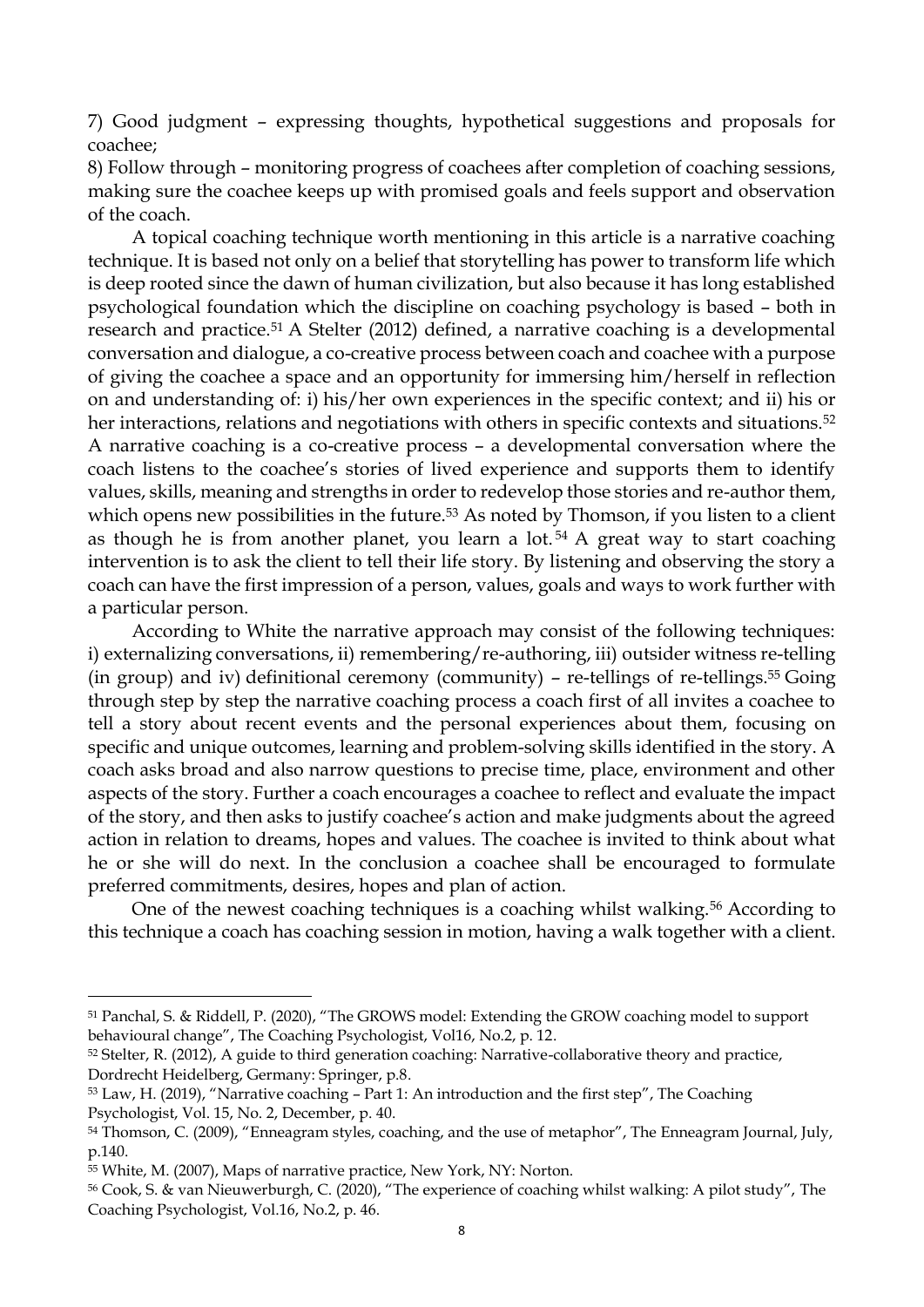Such technique departing from traditional environment indoors is especially topical in the epoch of Covid-19, where outdoors is even healthier place for conversation.

Thus it can be seen a wide diversity of coaching models and techniques possible to be used by coaches during coaching sessions. Although coaching models are conventionally applied between at least one coach and one coachee, still these models and techniques can be used individually under condition that a person, who wants to develop in some way, is ready to have a look at own situation with eyes of neutral observer. All coaching models and techniques have positive outcome if used correctly.

# 4. **COACHING AS A TOOL TO WORK WITH UNIVERSITY STUDENTS**

A research of Lancer proves that one-on-one coaching can have profound effects on university students and can also help them to maximize their time at university.<sup>57</sup> A coach can increase confidence of students, positively affect career choices and relationship among peers and with academics. In her research Lancer recommends universities to invest in oneon-one coaching for all students to improve students' experience and promote their personal growth. Indeed, a coach in universities as a personal growth assistant can be significant supporter of students. Lancer explains in a diagram that there are eight tensions for university students:<sup>58</sup>

- 1. Narrowing down Opening up
- 2. Treading water Pushing forward
- 3. Owned action Absorption in mass of ideas
- 4. Being you Fitting in
- 5. Connection Separation
- 6. Day to day Thinking forward
- 7. Fixed plans Fluidity of life
- 8. Doing enough Going all in

Coaches can support students to navigate these typical tensions, recognizing both ends of each polarity and understanding that being human means to constantly live in these tensions – challenges and according to van Deurzen so called "ordinary difficulties".<sup>59</sup>

If teachers are in a role of coach, it requires them to adopt themselves to a different kind of interaction with students. A role of teacher and a role of coach differs in way that a coach is more coachee orienteered and neutral then the teacher.

In the light of the above, the individuation of well-defined actions that will conduce to a goal is useful for subsequent performance. This may also help to strengthen determination and self-control, because following a plan means consciously choosing to act according to the long-term outcome rather than distracting oneself with less important tasks.

## **5. CONCLUSIONS**

This contribution explains a concept of coaching as useful soft-skill to learn and to apply by persons willing to develop personally or professionally in any area. Coaching

**.** 

<sup>57</sup> Lancer, N. (2020), ""Yes Woman": A career coach reflects on the experience of doing a PhD and its contribution to coaching psychology", The Coaching Psychologist, Vol.16, No.2, p.10.

<sup>58</sup> Ibid, p.9.

<sup>59</sup> Van Deurzen, E. & Arnold-Baker, C. (2018), Existential theraphy: Distinctive features, Oxford: Routledge, p.185.